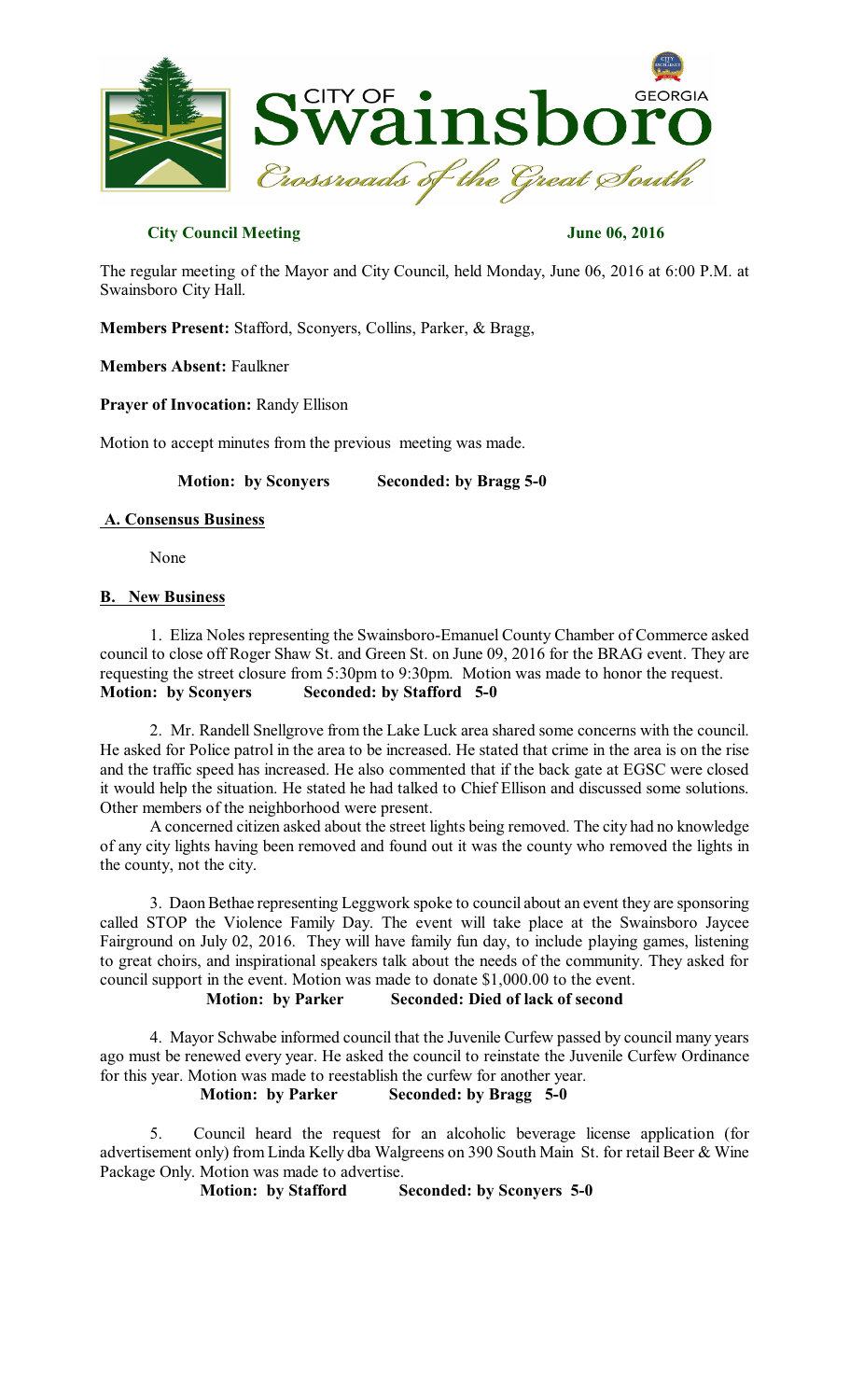6. Council heard the request for an alcoholic beverage license application (for advertisement only) from Snedalben Patel dba APSARA LLC on 208 North Main St. for retail Beer & Wine Package Only. Motion was made to advertise.

**Motion: by Stafford Seconded: by Bragg 5-0** 

# **C. Old Business**

1. Council considered the adoption of a proposed credit card policy for elected officials. Mayor Schwabe announced this was a public hearing and asked if anyone wanted to speak for or against the proposed ordinance. Council discussed the policy and some members of the community asked for a copy of the policy. A motion was then made to table the vote to the next meeting.<br>**Motion:** by Bragg Seconded: by Parker 3-2

**Motion: by Bragg Seconded: by Parker 3-2** 

**Sconyers & Stafford against Bragg, Parker, Collins for** Council ask the ordinance be re-advertised.

# **D. Committee Reports**

**Recreation:** Councilperson Parker reported the Recreation Department would be hosting a state baseball tournament and a state girls softball tournament.

He reported that Splash in Sports was now open, up and running.

Councilperson Parker reported that Director Mangieri had met with the Kiwanis Club and they had agreed to let the city put a dog park in the area on South Main. The preliminary estimate was between \$25,000 and \$30,000 for the park. Mayor Schwabe asked Councilperson Parker to work with the Recreation Department to see what could be done in house to reduce that cost.

**Water and Waste Water:** Councilperson Sconyers reported repairs had been made to the vac truck and it was fully operational again.

**Police**: Councilperson Stafford presented the Police report.

**Public Works**: Councilperson Faulkner was absent.

**Administrative:** Councilperson Collins reported everything routine.

**Fire:** Councilperson Bragg asked that Adm. Lawson put a notice in the newspaper about the Fire Committee meeting on the third Thursday of the month.

Councilperson Bragg reported they had discussed doing the SPLASH operation this summer. A citizen can request the operation and a time and date can be set up. Mike Connolly with CH2M was asked if the state of Georgia water ban had been lifted and he informed council it has not, to his knowledge.

**Airport:** No Report

**Executive**: No Report

**Downtown Development**: No Report

#### **Building Inspection:** No Report

**Mayor:** Mayor Schwabe asked council to reconsider the donation to the Leggwork Family Violence Day event. He stated he would pledge \$500.00 out of his fund if council would consider a \$500.00 grant from the Hotel/Motel account. No one objected. Motion was made to donate \$500.00 from the Hotel/Motel account.

**Motion: by Parker Seconded: by Stafford 5-0**